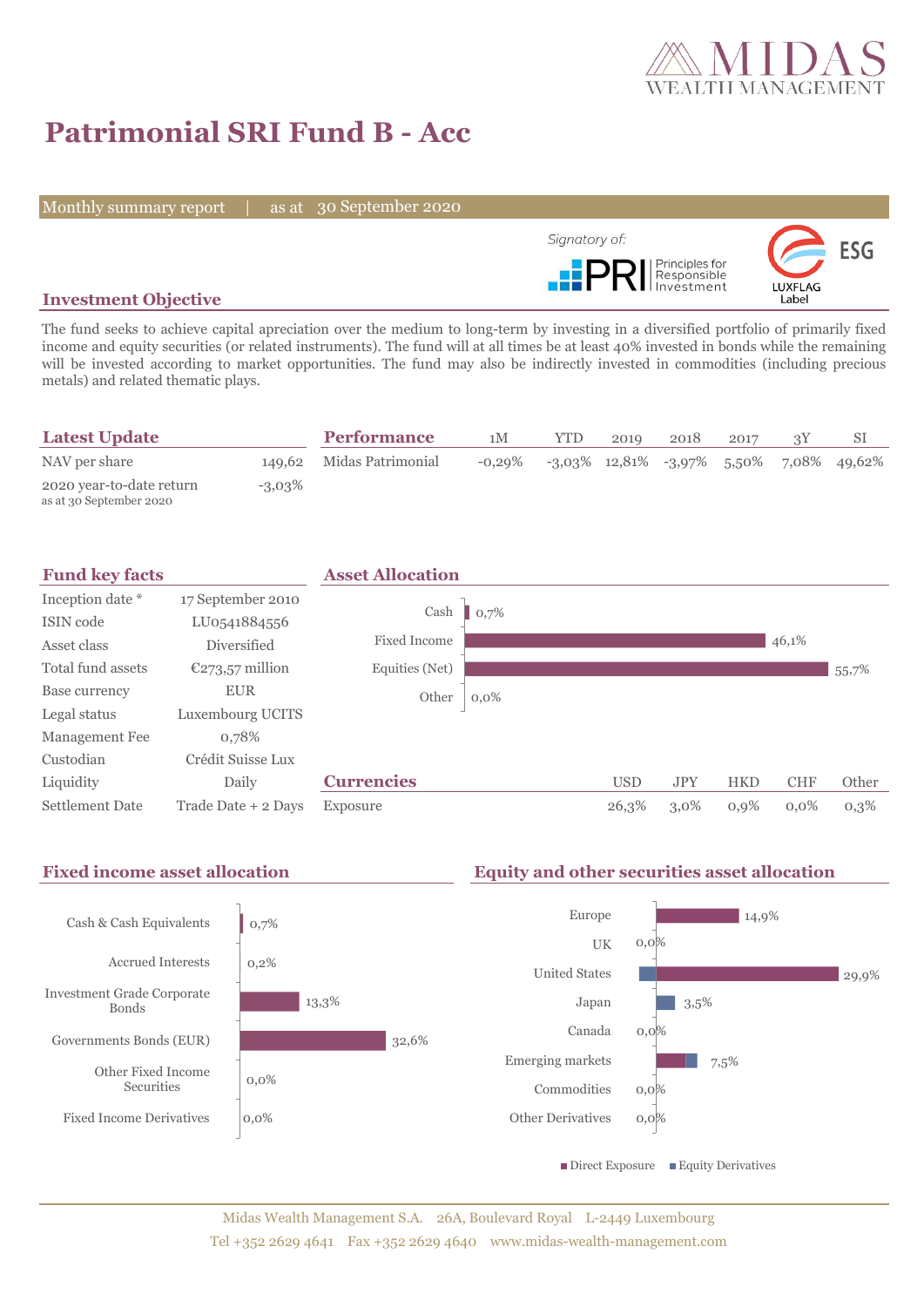

43,7%

# **Patrimonial SRI Fund B - Acc**

Monthly summary report | as at 30 September 2020

| Top 10 fixed income holdings                       | <b>YTM</b> | Rating     | Weight  | <b>Fixed income rating breakdown</b> |
|----------------------------------------------------|------------|------------|---------|--------------------------------------|
| NETHERLANDS GOVT: NETHER 3 1/4 07/                 | $-0.6%$    | <b>AAA</b> | 3,8%    |                                      |
| BTPS: BTPS 1 07/15/22                              | $-0,2\%$   | BBB-       | 1,9%    | AAA<br>22,6%                         |
| REP OF POLAND: POLAND 0 02/10/25                   | $-0,2%$    | $A-$       | 1,8%    | AA<br>10,8%                          |
| DEUTSCHLAND REP : DBR o 08/15/29                   | $-0.6%$    | <b>AAA</b> | 1,7%    | 12,0%<br>А                           |
| BTPS : BTPS $2 \frac{1}{2} \frac{11}{15} \cdot 25$ | $0,3\%$    | BBB-       | 1,6%    | <b>BBB</b>                           |
| EUROPEAN INVT BK : EIB o $3/8$ o7/16/25            | $-0.6%$    | <b>AAA</b> | 1,5%    | BB<br>$0.0\%$                        |
| AGENCE FRANCAISE : AGFRNC 0 1/8 11/1               | $-0,4%$    | AA         | $1,5\%$ | 3,7%<br>B                            |
| FRANCE O.A.T.: FRTR 1 1/4 05/25/36                 | $0.0\%$    | AA         | $1,5\%$ | <b>CCC</b><br>$0.0\%$                |
| BUNDESSCHATZANW: BKO o 03/11/22                    | $-0,7%$    | <b>NR</b>  | $1,5\%$ | <b>NR</b><br>7,2%                    |
| BTPS: BTPS 0.35 02/01/25                           | 0,2%       | BBB-       | 1,5%    |                                      |

| Top 10 equity holdings       | Sector                        | Weight |
|------------------------------|-------------------------------|--------|
| ALIBABA GROUP HOLDING-SP ADR | <b>Consumer Discretionary</b> | 2,7%   |
| <b>ALTICE NV - A</b>         | <b>Communication Services</b> | 2,5%   |
| AMAZON.COM INC               | <b>Consumer Discretionary</b> | 2,3%   |
| <b>BROADCOM INC</b>          | <b>Information Technology</b> | 1,9%   |
| NVIDIA CORP                  | <b>Information Technology</b> | 1,8%   |
| <b>MARVELL TECHNOLOGIES</b>  | <b>Information Technology</b> | 1,7%   |
| CHECK POINT SOFTWARE TECH    | <b>Information Technology</b> | 1,7%   |
| UNITEDHEALTH GROUP INC       | Health Care                   | 1,6%   |
| <b>EQUINIX INC</b>           | Real Estate                   | 1,6%   |
| <b>APPLE INC</b>             | <b>Information Technology</b> | 1,6%   |



## **Equity sector breakdown**

| <b>Consumer Discretionary</b> | 13,4%   |
|-------------------------------|---------|
| <b>Consumer Staples</b>       | 4,2%    |
| Energy                        | $0,0\%$ |
| Financials                    | $0.0\%$ |
| Health Care                   | 12,8%   |
| <b>Information Technology</b> | 37.6%   |
| Industrials                   | 9,5%    |
| Materials                     | $0.0\%$ |
| <b>Communication Services</b> | 11,7%   |
| <b>Utilities</b>              | 3.9%    |
| <b>Real Estate</b>            | 7,0%    |

### **Thematics breakdown Top 5 funds and other holdings**

| iShares S&P 500 Financials Sector UCITS ETH | $1,9\%$ |
|---------------------------------------------|---------|
| Quaero Bamboo                               | 1,9%    |
| iShares STOXX Europe 600 Oil & Gas UCITS    | $1.3\%$ |
| iShares S&P 500 Consumer Staples Sector UC  | $1.0\%$ |
| iShares S&P 500 Energy Sector UCITS ETF     | 0.9%    |